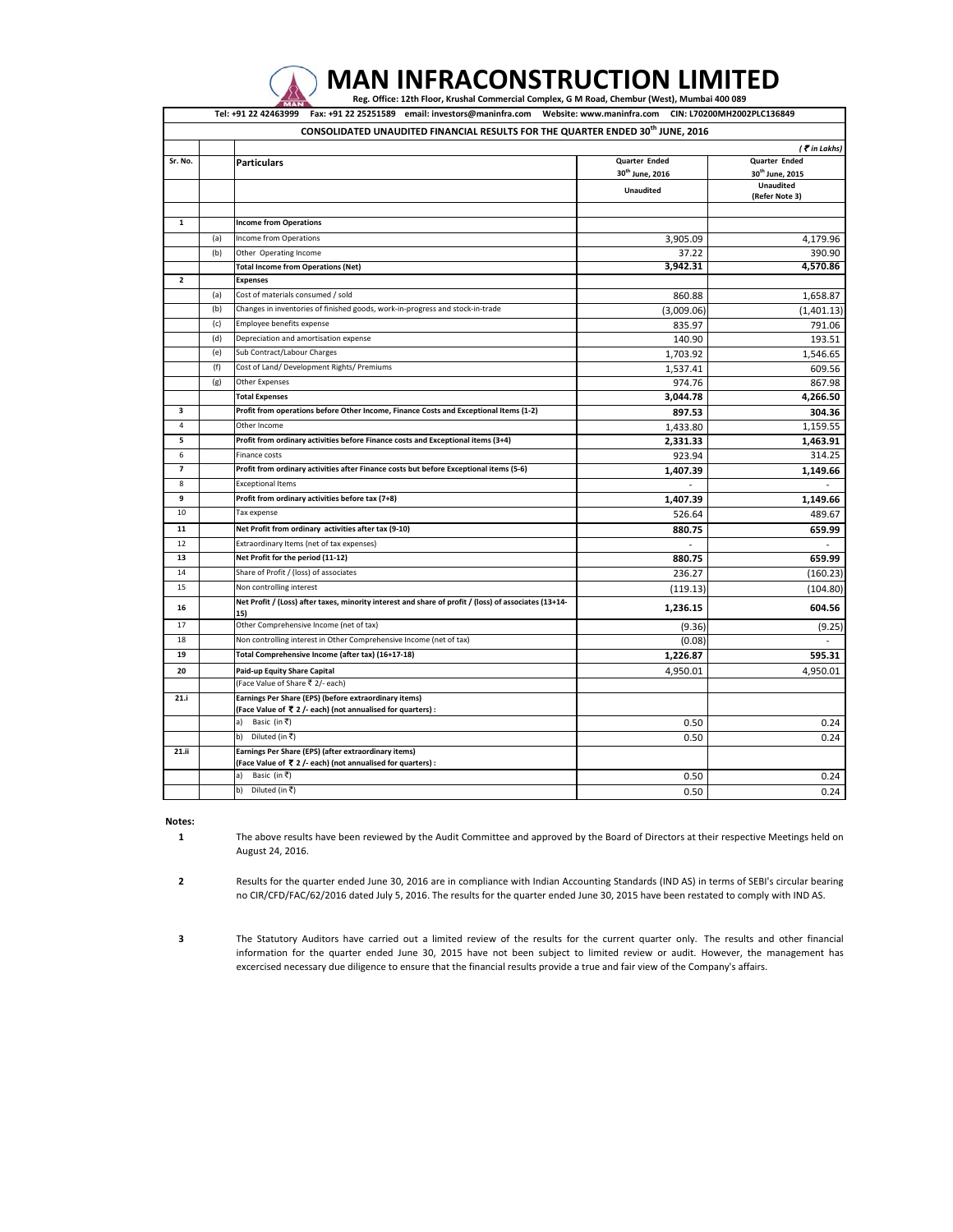Manaj Tollway Private Limited, (MTPL), a subsidiary of the Company (wherein the Company effectively holds 63.64%) has issued a termination letter to Public Works Department, Government of Maharashtra (PWD) on 30th March, 2015 for terminating the Concession Agreement with respect to the construction of road on DBFOT basis due to unresolved matters on land acquisition and forest clearance and has stopped the work. Accordingly, MTPL has suspended the capitalization of the interest cost from 1st April, 2015 and debited the same to Profit & Loss account as active development of the project has been interrupted. MTPL has claimed costs incurred and compensation in line with the terms of the Concession Agreement from the authorities. MTPL has been legally advised that it has a strong case on merits to recover such claims. The management is constantly driving the process and is confident that it would be able to recover a substantial amount of such claims within a reasonable timeframe. The Auditor has emphasized this matter.

Reconciliation of Net Profit as previously reported on account of transition from previous Indian GAAP to Ind AS for the quarter ended June 30, 2015 :

 $(\bar{\bar{\tau}}$  in Lakhs)

|     | <b>Sr. No. Particulars</b>                                                                                     | <b>Unaudited (Refer Note 3)</b> |
|-----|----------------------------------------------------------------------------------------------------------------|---------------------------------|
|     | Net Profit after tax for the period under previous Indian GAAP                                                 | 478.75                          |
|     | Benefit / (Charge) :                                                                                           |                                 |
| (a) | Impact of Expected Credit Loss on Trade Receivables                                                            | 61.32                           |
| (b) | Impact of Sale/Fair Value of Investments                                                                       | 55.24                           |
| (c) | Reclassification of Actuarial gains / (losses), arising in respect of employee benefits to other comprehensive | 9.25                            |
|     | income (net of tax)                                                                                            |                                 |
|     | Net Profit for the period under Ind AS                                                                         | 604.56                          |

**6**

**7**

**4**

**5**

In June 2016, the Company diluted its stake in Man Realtors and Holdings Private Limited (MRHPL) from 100% to 88% and accordingly MRHPL ceased to be a wholly owned subsidiary of the Company. In April 2016, the Company increased its stake in MICL Realty LLP from 36% to 46%.

 $(\mathcal{F}$  in Lakhe) The Standalone Financial Results of the Company are available on the website of the Company www.maninfra.com and on the website of the National Stock Exchange of India Limited www.nseindia.com and of BSE Limited www.bseindia.com. Key Standalone financial information is as follows:

|         |                        |                      | IS III LAKIIS)   |
|---------|------------------------|----------------------|------------------|
| Sr. No. | <b>Particulars</b>     | <b>Quarter Ended</b> |                  |
|         |                        | 30th June 2016       | 30th June 2015   |
|         |                        | <b>Unaudited</b>     | <b>Unaudited</b> |
|         |                        |                      | (Refer Note 3)   |
|         | Income from operations | 3.607.84             | 4.307.68         |
|         | Profit/Loss before Tax | 2,338.38             | 1,498.08         |
|         | Profit/Loss after Tax  | 1.795.28             | 1.016.26         |

**8**

 $\alpha$  in Lakhsberg ( Unaudited Consolidated Segment wise Revenue, Results, Assets and Liabilities for the quarter ended June 30, 2016:

|                |                                                                        | (K in Lakhs)         |
|----------------|------------------------------------------------------------------------|----------------------|
|                | Sr. No. Particulars                                                    | <b>Quarter Ended</b> |
|                |                                                                        | 30th June, 2016      |
|                |                                                                        | <b>Unaudited</b>     |
| $\mathbf{1}$   | <b>Segment Revenue</b>                                                 |                      |
| (a)            | EPC (Engineering, Procurement and Contracting)                         | 3,865.17             |
| (b)            | <b>Real Estate</b>                                                     | 397.76               |
| (c)            | Unallocated                                                            |                      |
|                | <b>Total Segment Revenue</b>                                           | 4,262.93             |
|                | Less: Inter Segment Revenue                                            | 320.62               |
|                | Net Sales / Income from Operations                                     | 3,942.31             |
|                |                                                                        |                      |
| $\overline{2}$ | <b>Segment Results</b>                                                 |                      |
| (a)            | EPC                                                                    | 441.24               |
| (b)            | <b>Real Estate</b>                                                     | 970.33               |
| (c)            | Unallocated                                                            | 1,156.03             |
|                | <b>Total Segment Results</b>                                           | 2,567.60             |
|                | Less: Finance Costs                                                    | 923.94               |
|                | Total Profit / (Loss) Before Tax including Share of Profit / (Loss) of | 1,643.66             |
|                | associates                                                             |                      |
|                |                                                                        |                      |
| 3              | <b>Segment Assets</b>                                                  |                      |
| (a)            | EPC                                                                    | 29,888.57            |
| (b)            | <b>Real Estate</b>                                                     | 27,615.18            |
| (c)            | Unallocated                                                            | 47,573.36            |
|                | <b>Total Segment Assets</b>                                            | 105,077.11           |
|                |                                                                        |                      |
| 4              | <b>Segment Liabilities</b>                                             |                      |
| (a)            | EPC                                                                    | 7,615.50             |
| (b)            | <b>Real Estate</b>                                                     | 1,970.83             |
| (c)            | Unallocated                                                            | 31,471.22            |
|                | <b>Total Segment Liabilities</b>                                       | 41,057.55            |
|                |                                                                        |                      |